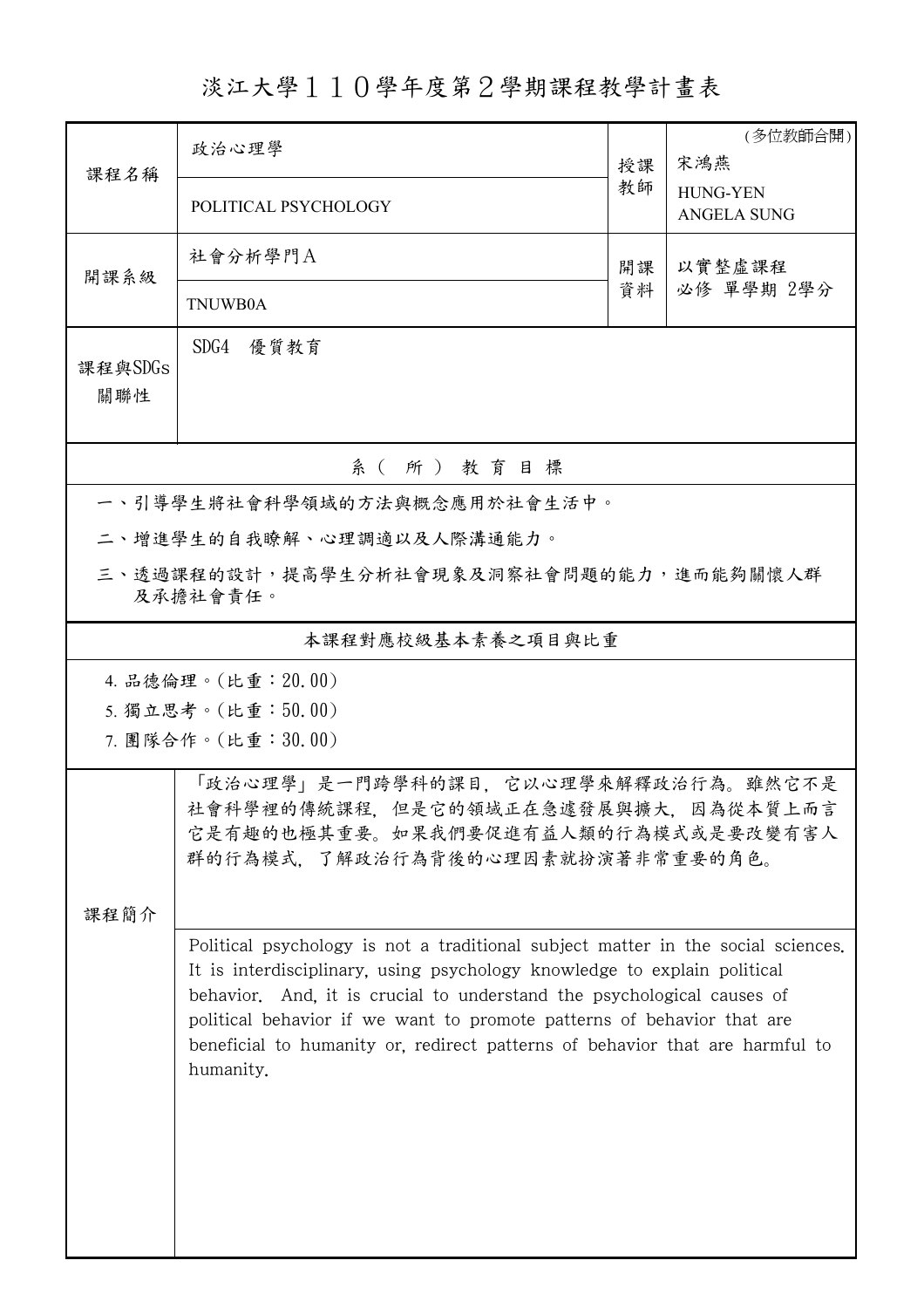## 本課程教學目標與認知、情意、技能目標之對應

將課程教學目標分別對應「認知(Cognitive)」、「情意(Affective)」與「技能(Psychomotor)」 的各目標類型。

一、認知(Cognitive):著重在該科目的事實、概念、程序、後設認知等各類知識之學習。

二、情意(Affective):著重在該科目的興趣、倫理、態度、信念、價值觀等之學習。

三、技能(Psychomotor):著重在該科目的肢體動作或技術操作之學習。

| 序<br>號         | 教學目標(中文)                                                                                                              |                          |            | 教學目標(英文)                                                                                                                                                                                                                                                                                                                                                                      |                                  |  |  |  |
|----------------|-----------------------------------------------------------------------------------------------------------------------|--------------------------|------------|-------------------------------------------------------------------------------------------------------------------------------------------------------------------------------------------------------------------------------------------------------------------------------------------------------------------------------------------------------------------------------|----------------------------------|--|--|--|
|                | 本課程主要介紹心理學在政治心理<br>學中的應用. 亦即以政治心理學的<br>概念來解釋政治行為的類型。例如<br>投票行為、戰爭等行為。這些行為<br>看似不同,透過學習,學生可以了<br>解在不同行為模式下的相互連結關<br>係。 |                          |            | This course explains types of political behavior with<br>political psychological concepts. Thus, guide learners<br>to a broad range of theories of political psychology<br>and sketch many cases of political activity to<br>illustrate the behavior. Students will learn the<br>interconnectedness of many patterns of behavior that<br>at first glance seem quite distinct. |                                  |  |  |  |
|                | 教學目標之目標類型、核心能力、基本素養教學方法與評量方式                                                                                          |                          |            |                                                                                                                                                                                                                                                                                                                                                                               |                                  |  |  |  |
| 序號             | 目標類型                                                                                                                  | 院、系 $(\text{m})$<br>核心能力 | 校級<br>基本素養 | 教學方法                                                                                                                                                                                                                                                                                                                                                                          | 評量方式                             |  |  |  |
| 1              | 認知                                                                                                                    |                          | 457        | 講述、討論                                                                                                                                                                                                                                                                                                                                                                         | 測驗、討論(含課<br>堂、線上)、報告(含口<br>頭、書面) |  |  |  |
|                | 授課進度表                                                                                                                 |                          |            |                                                                                                                                                                                                                                                                                                                                                                               |                                  |  |  |  |
| 週次             | 日期起訖                                                                                                                  | 內 容 (Subject/Topics)     |            | 註<br>備<br>(採數位教學之週次,請<br>填「線上非同步教學」)                                                                                                                                                                                                                                                                                                                                          |                                  |  |  |  |
|                | $111/02/21$ ~<br>111/02/25                                                                                            | 政治心理學概述                  |            |                                                                                                                                                                                                                                                                                                                                                                               |                                  |  |  |  |
| $\mathfrak{D}$ | $111/02/28$ ~<br>111/03/04                                                                                            | 認知和社會身份認同                |            |                                                                                                                                                                                                                                                                                                                                                                               |                                  |  |  |  |
| 3              | $111/03/07$ ~<br>111/03/11                                                                                            | 情緒和態度                    |            |                                                                                                                                                                                                                                                                                                                                                                               |                                  |  |  |  |
| 4              | $111/03/14$ ~<br>111/03/18                                                                                            | 意識形態                     |            |                                                                                                                                                                                                                                                                                                                                                                               |                                  |  |  |  |
| 5              | $111/03/21$ ~<br>111/03/25                                                                                            | 權力分立與政府體制                |            |                                                                                                                                                                                                                                                                                                                                                                               | 線上非同步教學                          |  |  |  |
| 6              | $111/03/28$ ~<br>111/04/01                                                                                            | 人格和政治                    |            |                                                                                                                                                                                                                                                                                                                                                                               |                                  |  |  |  |
| 7              | 111/04/04<br>111/04/08                                                                                                | 政治領袖的研究(一)               |            |                                                                                                                                                                                                                                                                                                                                                                               |                                  |  |  |  |
| 8              | $111/04/11$ ~<br>111/04/15                                                                                            | 政治領袖的研究 (二)              |            |                                                                                                                                                                                                                                                                                                                                                                               |                                  |  |  |  |
| $\mathbf Q$    | $111/04/18$ ~<br>111/04/22                                                                                            | 群眾政治的政治心理學:個人如何投票(一)     |            |                                                                                                                                                                                                                                                                                                                                                                               |                                  |  |  |  |
| 10             | $111/04/25$ ~<br>111/04/29                                                                                            | 期中考試週                    |            |                                                                                                                                                                                                                                                                                                                                                                               |                                  |  |  |  |
| 11             | $111/05/02$ ~<br>111/05/06                                                                                            | 群眾政治的政治心理學:個人如何投票(二)     |            |                                                                                                                                                                                                                                                                                                                                                                               |                                  |  |  |  |
|                |                                                                                                                       |                          |            |                                                                                                                                                                                                                                                                                                                                                                               |                                  |  |  |  |